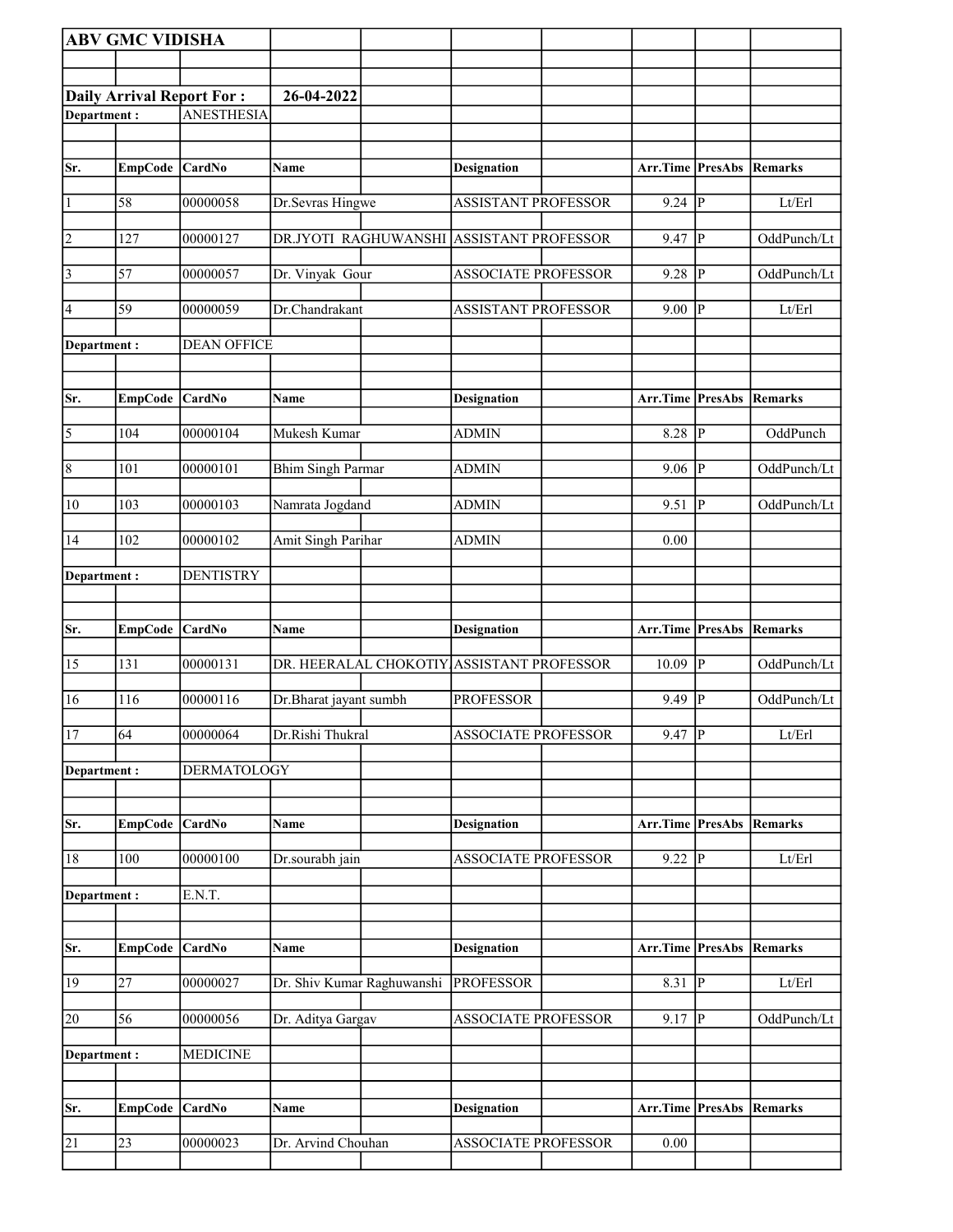| $\overline{22}$ | 129              | 00000129                 | Dr. Mahendra pratap Singh               | <b>ASSISTANT PROFESSOR</b> | 9.41                            | $ {\bf P} $             | Lt/Erl       |
|-----------------|------------------|--------------------------|-----------------------------------------|----------------------------|---------------------------------|-------------------------|--------------|
| $\sqrt{23}$     | 12               | 00000012                 | Dr Preshant shrivastava                 | <b>PROFESSOR</b>           | 9.51                            | $\overline{\mathbb{P}}$ | OddPunch/Lt  |
| 24              | 30               | 00000030                 | Dr. Sandeep Aharwar                     | <b>ASSOCIATE PROFESSOR</b> | 7.00                            | $\overline{\mathbf{P}}$ | OddPunch     |
| 25              | 50               | 00000050                 | Dr.vinod Dangi                          | <b>ASSISTANT PROFESSOR</b> | 8.50                            | P                       | Lt/Erl       |
| Department:     |                  | <b>OBST. &amp; GYNEE</b> |                                         |                            |                                 |                         |              |
|                 |                  |                          |                                         |                            |                                 |                         |              |
| Sr.             | <b>EmpCode</b>   | <b>CardNo</b>            | Name                                    | <b>Designation</b>         | Arr.Time PresAbs                |                         | Remarks      |
| 26              | 42               | 00000042                 | Dr. Mridula singh                       | <b>ASSISTANT PROFESSOR</b> | 0.00                            | <b>LEAVE</b>            | <b>LEAVE</b> |
| 27              | 41               | 00000041                 | Dr.Aarti sharma                         | <b>ASSOCIATE PROFESSOR</b> | 9.51                            | ∣P                      | OddPunch/Lt  |
| 28              | 96               | 00000096                 | DR. Sudha Chourasia                     | <b>PROFESSOR</b>           | 9.55  P                         |                         | OddPunch/Lt  |
| Department:     |                  | OPHTHALMOLOGY            |                                         |                            |                                 |                         |              |
|                 |                  |                          |                                         |                            |                                 |                         |              |
| Sr.             | <b>EmpCode</b>   | CardNo                   | Name                                    | <b>Designation</b>         | Arr.Time PresAbs Remarks        |                         |              |
| 29              | 120              | 00000120                 | Dr.Shivcharan Lal Chadravansh PROFESSOR |                            | $9.44$ $\overline{P}$           |                         | OddPunch/Lt  |
| $\overline{30}$ | 121              | 00000121                 | Dr.Nikhila Yadav                        | <b>ASSISTANT PROFESSOR</b> | 9.24                            | P                       | OddPunch/Lt  |
| $\overline{31}$ | 46               | 00000046                 | Dr. Sapna Raghuwanshi                   | <b>ASSOCIATE PROFESSOR</b> | 0.00                            | <b>LEAVE</b>            | <b>LEAVE</b> |
| Department:     |                  | ORTHOPEDICS              |                                         |                            |                                 |                         |              |
|                 |                  |                          |                                         |                            |                                 |                         |              |
|                 |                  |                          |                                         |                            |                                 |                         |              |
| Sr.             | EmpCode CardNo   |                          | <b>Name</b>                             | <b>Designation</b>         | <b>Arr.Time PresAbs Remarks</b> |                         |              |
| 32              | 20               | 00000020                 | Dr. Sanat Singh                         | <b>ASSOCIATE PROFESSOR</b> |                                 | $0.00$ LEAVE            | <b>LEAVE</b> |
| $\overline{33}$ | 123              | 00000123                 | Dr. Vipin kumar Mishraa                 | <b>ASSISTANT PROFESSOR</b> | 9.12                            | <sup> </sup> P          | Lt/Erl       |
| $\overline{34}$ | $\overline{124}$ | 00000124                 | Dr.Sunil Kirar                          | ASSISTANT PROFESSOR        | $9.23$ P                        |                         | Lt/Erl       |
| $\overline{35}$ | 10               | 00000010                 | Dr Atul varshney                        | <b>PROFESSOR</b>           | 9.43                            | P                       | OddPunch/Lt  |
| $\overline{36}$ | 55               | 00000055                 | Dr. Sanjay Upadhya                      | <b>ASSOCIATE PROFESSOR</b> | 8.35                            | ₽                       | OddPunch/Lt  |
| Department:     |                  | <b>PEADITRICS</b>        |                                         |                            |                                 |                         |              |
|                 |                  |                          |                                         |                            |                                 |                         |              |
| Sr.             | <b>EmpCode</b>   | CardNo                   | <b>Name</b>                             | <b>Designation</b>         | Arr.Time PresAbs                |                         | Remarks      |
| 37              | 9                | 00000009                 | Dr Neeti agarawal                       | <b>PROFESSOR</b>           | 9.30 $  \overline{P}$           |                         | OddPunch/Lt  |
| 38              | 19               | 00000019                 | Dr. D Sharad Gedam                      | ASSOCIATE PROFESSOR        | 9.49                            | $\overline{\mathbb{P}}$ | OddPunch/Lt  |
| 39              | 44               | 00000044                 | Dr. Priya Gogia                         | ASSISTANT PROFESSOR        | 0.00                            |                         |              |
| 40              | 61               | 00000061                 | Dr.Deepak K. Uikey                      | <b>ASSOCIATE PROFESSOR</b> | 9.38 $ P $                      |                         | OddPunch/Lt  |
| 41              | 60               | 00000060                 | Dr.Shiv R.k. Dubey                      | ASSISTANT PROFESSOR        | 0.00                            |                         |              |
| Department:     |                  | <b>PSYCHIATRY</b>        |                                         |                            |                                 |                         |              |
|                 |                  |                          |                                         |                            |                                 |                         |              |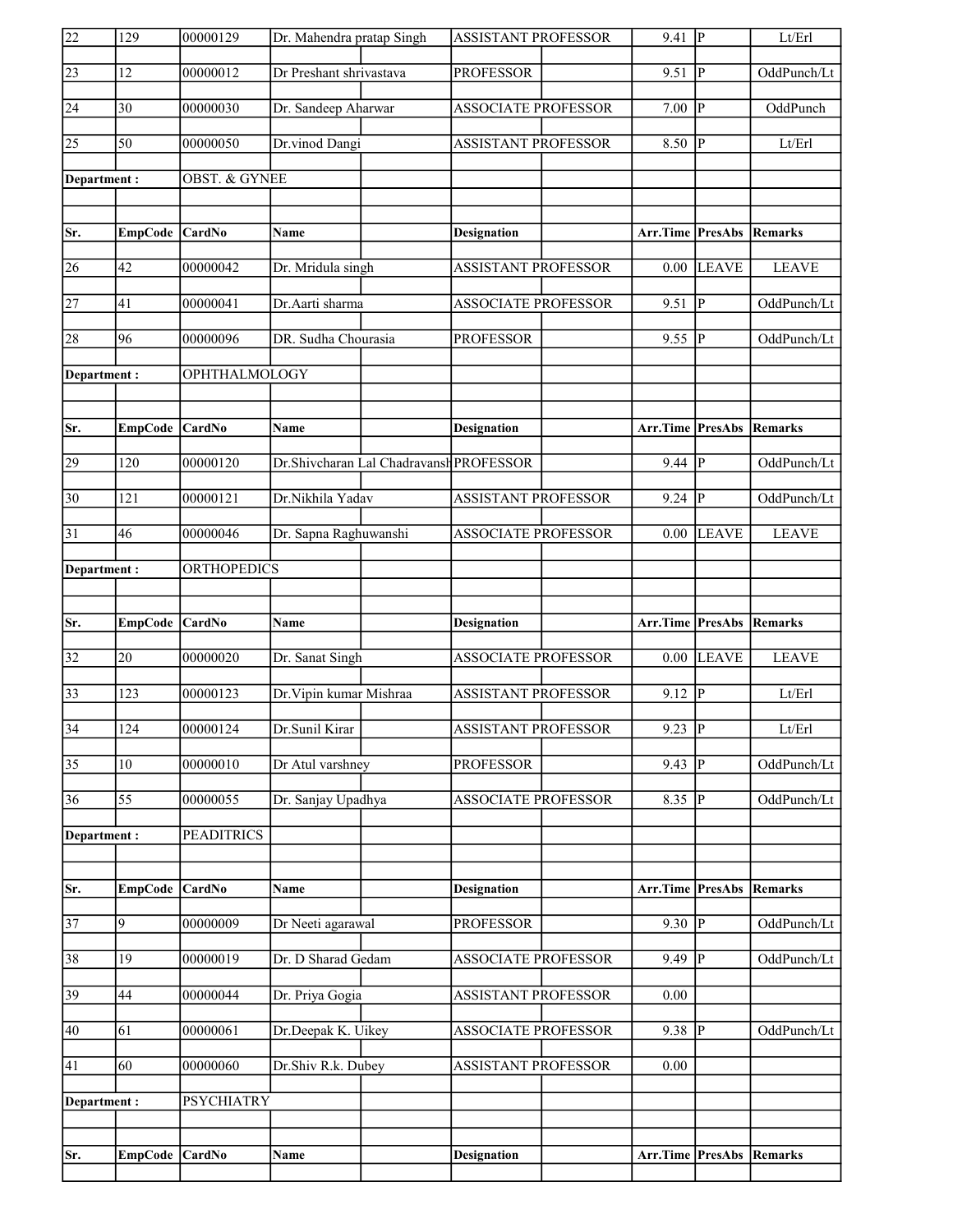| $\overline{42}$ | $\overline{65}$  | 00000065              | Dr Naresh solanki         | <b>ASSISTANT PROFESSOR</b> | $7.50$ P         |                 | OddPunch        |
|-----------------|------------------|-----------------------|---------------------------|----------------------------|------------------|-----------------|-----------------|
| Department:     |                  | <b>RADIODIAGNOSIS</b> |                           |                            |                  |                 |                 |
|                 |                  |                       |                           |                            |                  |                 |                 |
| Sr.             | <b>EmpCode</b>   | CardNo                | Name                      | <b>Designation</b>         | Arr.Time         | <b>PresAbs</b>  | <b> Remarks</b> |
|                 |                  |                       |                           |                            |                  |                 |                 |
| 43              | $\overline{109}$ | 00000109              | Dr.Rahil kumar Sharma     | <b>ASSISTANT PROFESSOR</b> | 9.54             | P               | OddPunch/Lt     |
| Department:     |                  | <b>SURGERY</b>        |                           |                            |                  |                 |                 |
|                 |                  |                       |                           |                            |                  |                 |                 |
| Sr.             | <b>EmpCode</b>   | CardNo                | Name                      | <b>Designation</b>         | Arr.Time PresAbs |                 | Remarks         |
| 44              | $\overline{26}$  | 00000026              | Dr. Pradeep BalmikI       | <b>ASSOCIATE PROFESSOR</b> | 9.47             | $\overline{P}$  | OddPunch/Lt     |
| $\overline{45}$ | 107              | 00000107              | Dr.Ishant kumar Chourasia | <b>ASSOCIATE PROFESSOR</b> | 8.21             | lР              | OddPunch        |
| 46              | 132              | 00000132              | <b>DR.AKASH JAIN</b>      | <b>ASSISTANT PROFESSOR</b> | 0.00             |                 |                 |
| 47              | 11               | 00000011              | Dr Dharmdas paramhans     | <b>PROFESSOR</b>           | 0.00             | $\overline{OD}$ | <b>OD</b>       |
|                 |                  |                       |                           |                            |                  |                 |                 |
| 48              | 66               | 00000066              | Dr. sandeep K. Arihwar    | <b>ASSISTANT PROFESSOR</b> | 9.34             | P               | OddPunch/Lt     |
| 49              | 67               | 00000067              | Dr. Kamlesh Singh Mourya  | <b>ASSISTANT PROFESSOR</b> | 0.00             |                 |                 |
| 50              | 117              | 00000117              | Dr.Arvind Diwakaer        | <b>ASSOCIATE PROFESSOR</b> | 9.35             | P               | Lt/Erl          |
| $\overline{51}$ | $\overline{21}$  | 00000021              | Dr. Raj Kishor Singh      | <b>ASSOCIATE PROFESSOR</b> | 9.35             | $ {\bf P} $     | OddPunch/Lt     |
| Department:     |                  | T.B. & CHEST          |                           |                            |                  |                 |                 |
|                 |                  |                       |                           |                            |                  |                 |                 |
|                 |                  |                       |                           |                            |                  |                 |                 |
| Sr.             | EmpCode CardNo   |                       | Name                      | <b>Designation</b>         | Arr.Time PresAbs |                 | Remarks         |
| $\overline{52}$ | 122              | 00000122              | Dr.Ratan kumar            | <b>PROFESSOR</b>           | 9.52             | P               | OddPunch/Lt     |
| $\overline{53}$ | $\overline{62}$  | 00000062              | Dr.Ajay Upadhyay          | <b>ASSISTANT PROFESSOR</b> | $9.35$ P         |                 | OddPunch/Lt     |
|                 |                  |                       |                           |                            |                  |                 |                 |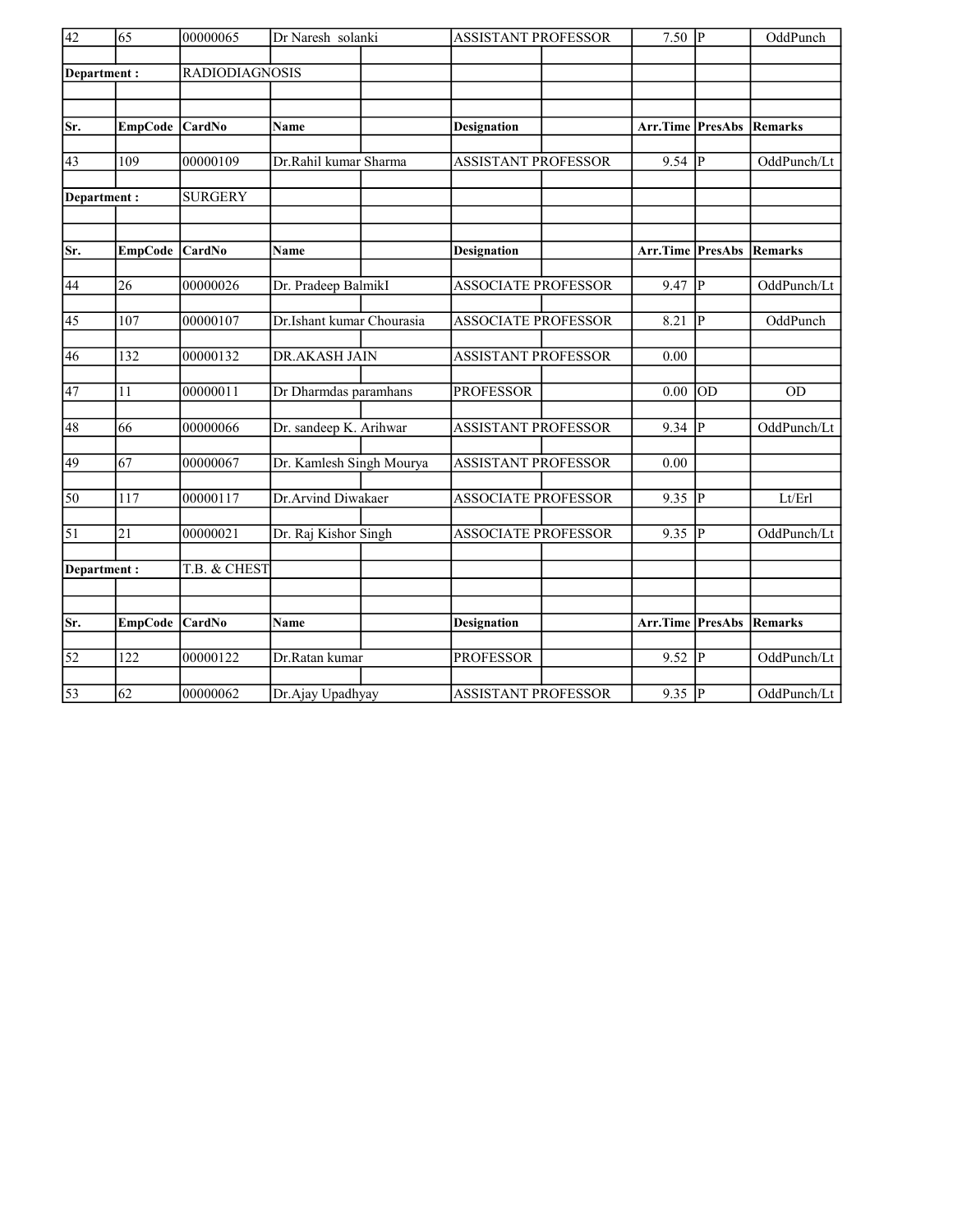|                       | <b>ABV GMC VIDISHA</b> |                                                    |                            |                            |                                 |                |                |
|-----------------------|------------------------|----------------------------------------------------|----------------------------|----------------------------|---------------------------------|----------------|----------------|
|                       |                        |                                                    |                            |                            |                                 |                |                |
|                       |                        |                                                    | 26-04-2022                 |                            |                                 |                |                |
| Department:           |                        | <b>Daily Arrival Report For:</b><br><b>ANATOMY</b> |                            |                            |                                 |                |                |
|                       |                        |                                                    |                            |                            |                                 |                |                |
|                       |                        |                                                    |                            |                            |                                 |                |                |
| Sr.                   | EmpCode CardNo         |                                                    | Name                       | <b>Designation</b>         | <b>Arr.Time PresAbs Remarks</b> |                |                |
| $\vert$ 1             | 75                     | 00000075                                           | Dr Garima pardhi           | <b>ASSISTANT PROFESSOR</b> | 10.22                           | $\overline{P}$ | OddPunch/Lt    |
| $\overline{2}$        | 1                      | 00000001                                           | DR. RASHMI DEOPUJARI       | <b>PROFESSOR</b>           | $9.52$ P                        |                | OddPunch/Lt    |
| $\overline{3}$        | 49                     | 00000049                                           | Dr. Harsh Kumar Chawre     | <b>ASSISTANT PROFESSOR</b> | 0.00                            |                |                |
| $\vert 4$             | 111                    | 00000111                                           | DR. OM PRAKASH GAUR        | <b>DEMONSTRATOR</b>        | 8.16 $\vert \overline{P} \vert$ |                | OddPunch       |
| $\overline{\sqrt{5}}$ | 31                     | 00000031                                           | Dr. Manisha Vijaywargiya   | <b>ASSISTANT PROFESSOR</b> | 0.00                            |                |                |
| $\overline{6}$        | 76                     | 00000076                                           | Dr. Sujata Netam           | <b>DEMONSTRATOR</b>        | 0.00                            | <b>LEAVE</b>   | <b>LEAVE</b>   |
| 7                     | 14                     | 00000014                                           | Dr. Naina Wakode           | <b>ASSOCIATE PROFESSOR</b> | 0.00                            |                |                |
| Department:           |                        | <b>BIOCHEMISTRY</b>                                |                            |                            |                                 |                |                |
|                       |                        |                                                    |                            |                            |                                 |                |                |
| Sr.                   | EmpCode CardNo         |                                                    | Name                       | <b>Designation</b>         | Arr.Time PresAbs                |                | Remarks        |
| $\overline{8}$        | 72                     | 00000072                                           | Dr. Shubhangi Anand Kale   | <b>DEMONSTRATOR</b>        | $9.54$ P                        |                | OddPunch/Lt    |
| $\overline{9}$        | 114                    | 00000114                                           | DR. BHAGWAN SINGH          | <b>DEMONSTRATOR</b>        | 9.27                            | P              | OddPunch/Lt    |
| $ 10\rangle$          | $\overline{33}$        | 00000033                                           | Dr. Sankalp kumar Tripathi | <b>ASSISTANT PROFESSOR</b> | 9.21                            | $\mathbf{P}$   | OddPunch/Lt    |
| $\overline{11}$       | 77                     | 00000077                                           | Dr. Poonam Singh           | <b>DEMONSTRATOR</b>        | 9.37                            | $\overline{P}$ | OddPunch/Lt    |
| 12                    | 81                     | 00000081                                           | Dr Vandana singh           | <b>DEMONSTRATOR</b>        | 0.00                            | <b>LEAVE</b>   | <b>LEAVE</b>   |
| 13                    | 16                     | 00000016                                           | Dr. Vaishali Jain          | <b>PROFESSOR</b>           |                                 | $0.00$ LEAVE   | <b>LEAVE</b>   |
| Department:           |                        | <b>COMMUNITY MEDICINE</b>                          |                            |                            |                                 |                |                |
|                       |                        |                                                    |                            |                            |                                 |                |                |
| Sr.                   | <b>EmpCode</b>         | <b>CardNo</b>                                      | Name                       | <b>Designation</b>         | Arr.Time                        | <b>PresAbs</b> | <b>Remarks</b> |
| 14                    | 24                     | 00000024                                           | Dr. Richa Nigam            | <b>ASSOCIATE PROFESSOR</b> | 9.51                            | $\mathbf P$    | OddPunch/Lt    |
| 15                    | 118                    | 00000118                                           | Shobhana yadav             | <b>DEMONSTRATOR</b>        | 9.32                            | $\mathbf{P}$   | OddPunch/Lt    |
| 16                    | 40                     | 00000040                                           | Dr.Indu Jotsna Ekka        | <b>ASSISTANT PROFESSOR</b> | 9.51                            | $\mathbf P$    | OddPunch/Lt    |
| 17                    | 37                     | 00000037                                           | Dr.Akansha jain            | <b>ASSISTANT PROFESSOR</b> | 9.49                            | $\mathbf{P}$   | OddPunch/Lt    |
| 18                    | 119                    | 00000119                                           | Dr.Shailendra Meena        | <b>ASSISTANT PROFESSOR</b> | 9.55                            | $\overline{P}$ | OddPunch/Lt    |
| 19                    | 7                      | 00000007                                           | Dr Sanjay agarawal         | <b>PROFESSOR</b>           | 0.00                            |                |                |
| 20                    | 18                     | 00000018                                           | Dr. Vishal Jamra           | <b>ASSOCIATE PROFESSOR</b> | 9.33                            | $\mathbf P$    | OddPunch/Lt    |
| $\overline{21}$       | 80                     | 00000080                                           | Dr.Nandini shukla          | <b>DEMONSTRATOR</b>        | 9.54                            | $\mathbf P$    | OddPunch/Lt    |
| 22                    | 113                    | 00000113                                           | DR. ANIRUDH                | <b>DEMONSTRATOR</b>        | 9.39                            | ${\bf P}$      | OddPunch/Lt    |
| 23                    | 52                     | 00000052                                           | Dr. Yogesh Shukla          | <b>ASSISTANT PROFESSOR</b> | 9.45                            | $\mathbf P$    | OddPunch/Lt    |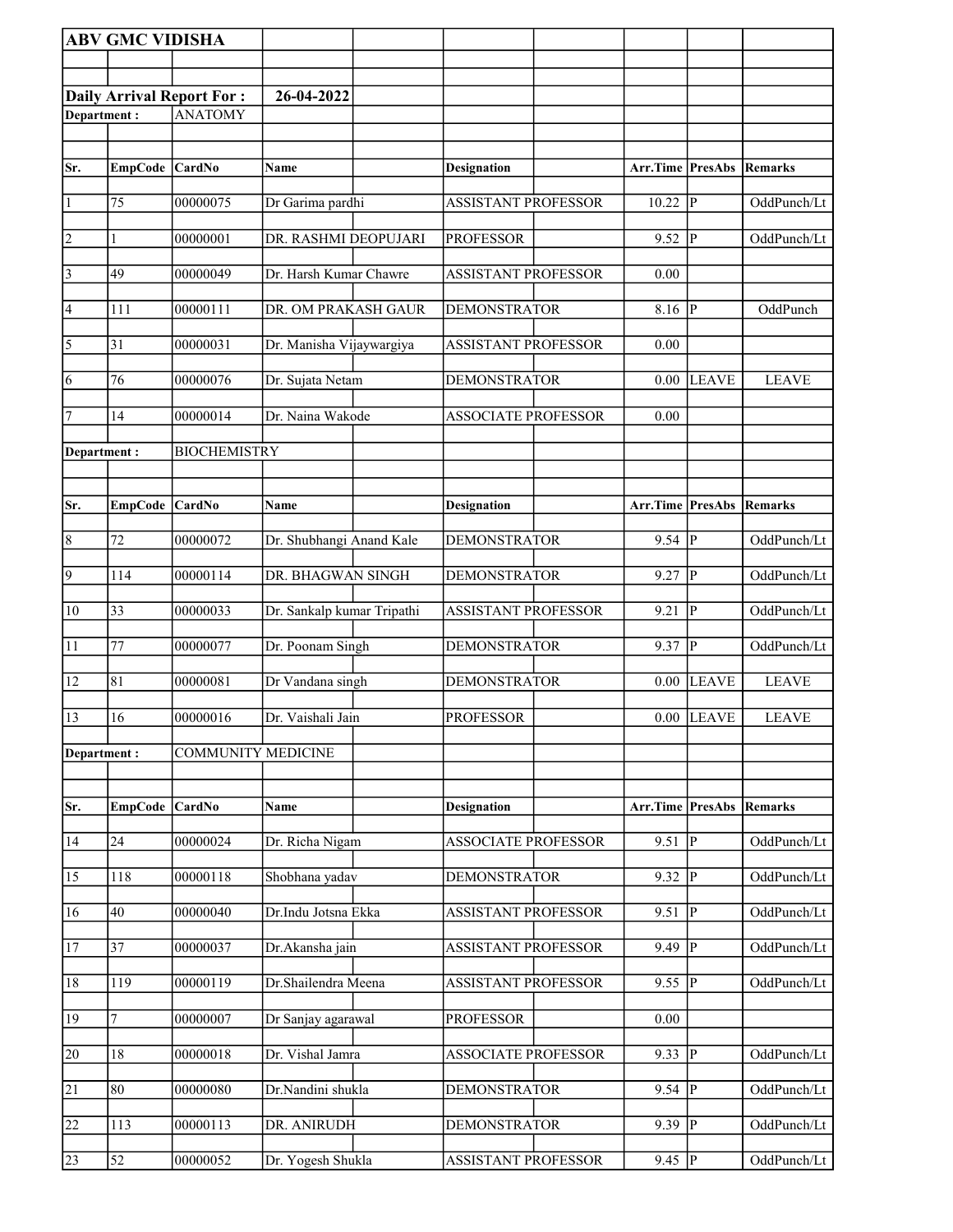| $\overline{24}$ | 82             | 00000082                 | Dr. Ashish Upaddhyay        | <b>DEMONSTRATOR</b>        | 9.11                    | lР             | OddPunch/Lt    |
|-----------------|----------------|--------------------------|-----------------------------|----------------------------|-------------------------|----------------|----------------|
| $\overline{25}$ | 36             | 00000036                 | Dr.Neeraj Khare             | <b>ASSISTANT PROFESSOR</b> | $9.23$ P                |                | OddPunch/Lt    |
| Department:     |                | <b>DEAN</b>              |                             |                            |                         |                |                |
|                 |                |                          |                             |                            |                         |                |                |
| Sr.             | EmpCode CardNo |                          | Name                        | <b>Designation</b>         | Arr.Time PresAbs        |                | Remarks        |
| 26              | 97             | 00000097                 | DR. Sunil Nandeshwar        | <b>DEAN</b>                | 0.00                    | <b>OD</b>      | <b>OD</b>      |
| Department:     |                | <b>FORANSIC MEDICINE</b> |                             |                            |                         |                |                |
|                 |                |                          |                             |                            |                         |                |                |
| Sr.             | <b>EmpCode</b> | CardNo                   | Name                        | <b>Designation</b>         | <b>Arr.Time PresAbs</b> |                | <b>Remarks</b> |
| 27              | 35             | 00000035                 | Dr. Narendra singh patel    | <b>ASSOCIATE PROFESSOR</b> | $9.54$ $\overline{P}$   |                | OddPunch/Lt    |
| 28              | 126            | 00000126                 | Dr. Vivek kumar Chouksey    | <b>ASSISTANT PROFESSOR</b> | 9.44                    | P              | OddPunch/Lt    |
| 29              | 112            | 00000112                 | DR. POOJA TIWARI            | <b>DEMONSTRATOR</b>        | 9.52                    | P              | OddPunch/Lt    |
| $\overline{30}$ | 54             | 00000054                 | Dr.Manish Nigam             | <b>PROFESSOR</b>           | 8.53                    | P              | OddPunch/Lt    |
| 31              | 85             | 00000085                 | Dr. Sharad Dohare           | <b>DEMONSTRATOR</b>        | $9.54$ P                |                | OddPunch/Lt    |
| Department :    |                | MICROBIOLOGY             |                             |                            |                         |                |                |
|                 |                |                          |                             |                            |                         |                |                |
| Sr.             | <b>EmpCode</b> | <b>CardNo</b>            | Name                        | Designation                | Arr.Time PresAbs        |                | Remarks        |
| 32              | 88             | 00000088                 | Dr. Sanjay Singh            | <b>ASSISTANT PROFESSOR</b> | 9.48 P                  |                | OddPunch/Lt    |
| 33              | 4              | 00000004                 | Dr Avinash laghave          | <b>PROFESSOR</b>           | 9.44                    | <sup> </sup> P | OddPunch/Lt    |
| $\overline{34}$ | 110            | 00000110                 | DR, RAGINI DANGI            | <b>DEMONSTRATOR</b>        | 10.15                   | P              | OddPunch/Lt    |
| $\overline{35}$ | 106            | 00000106                 | Dr.Aarti Jain               | <b>ASSOCIATE PROFESSOR</b> | 9.52                    | P              | OddPunch/Lt    |
| $\overline{36}$ | 79             | 00000079                 | Dr.Prashant kumar bhakoriya | <b>DEMONSTRATOR</b>        | $9.54$ P                |                | OddPunch/Lt    |
| $\overline{37}$ | 125            | 00000125                 | DR.Himanshi Bansal          | <b>ASSISTANT PROFESSOR</b> | $9.30$ P                |                | OddPunch/Lt    |
| Department:     |                | PATHOLOGY                |                             |                            |                         |                |                |
|                 |                |                          |                             |                            |                         |                |                |
| Sr.             | <b>EmpCode</b> | CardNo                   | Name                        | <b>Designation</b>         | Arr.Time PresAbs        |                | Remarks        |
| 38              | 48             | 00000048                 | Dr.Pratibha Meena           | <b>ASSISTANT PROFESSOR</b> | $10.10$ P               |                | OddPunch/Lt    |
| 39              | 78             | 00000078                 | Dr. Rajnikant ahirwar       | <b>DEMONSTRATOR</b>        | $8.55$ P                |                | OddPunch/Lt    |
| 40              | 83             | 00000083                 | Dr.Fuzail Ahmad             | <b>DEMONSTRATOR</b>        | 0.00                    |                |                |
| 41              | 51             | 00000051                 | Dr. Lal Pranay singh        | ASSISTANT PROFESSOR        | 0.00                    |                |                |
| 42              | 128            | 00000128                 | DR.PREETI MANDLOI           | <b>ASSISTANT PROFESSOR</b> | $0.00\,$                | <b>LEAVE</b>   | <b>LEAVE</b>   |
| 43              | 6              | 00000006                 | Dr Gopal krishna sawke      | <b>PROFESSOR</b>           | 9.53                    | P              | OddPunch/Lt    |
| 44              | 17             | 00000017                 | Dr. Tina Rai                | ASSOCIATE PROFESSOR        | 10.11                   | P              | OddPunch/Lt    |
| 45              | $\bf 84$       | 00000084                 | Dr. Sunil Nagar             | <b>DEMONSTRATOR</b>        |                         | $0.00$ LEAVE   | <b>LEAVE</b>   |
|                 |                |                          |                             |                            |                         |                |                |